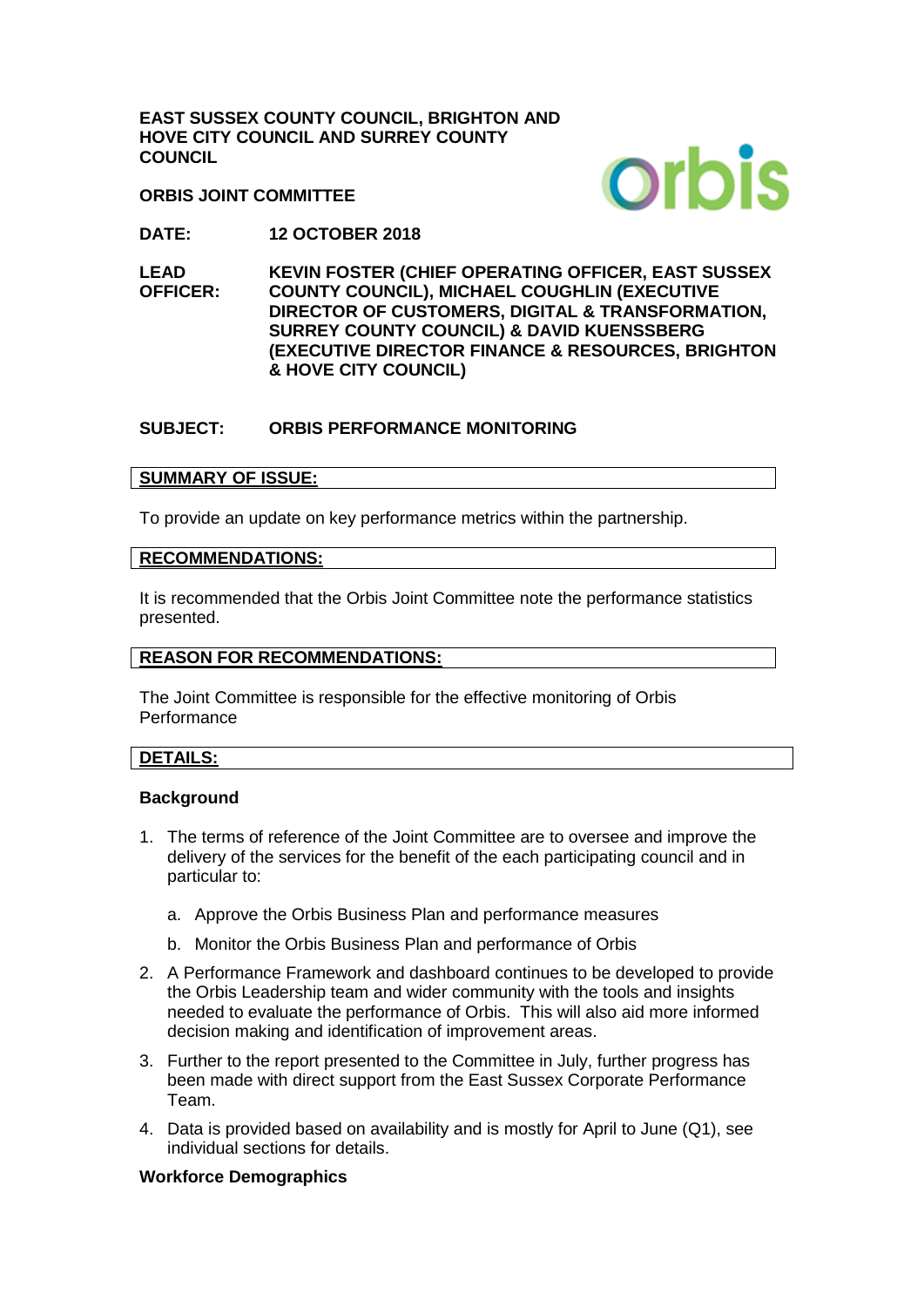| Table 1 – Orbis employees by gender full/part time |  |  |
|----------------------------------------------------|--|--|
|                                                    |  |  |

| Full Time / Part Time | <b>Number of Employees</b> | 1%            |
|-----------------------|----------------------------|---------------|
| <b>FT Female</b>      | 657                        | 64%           |
| <b>PT Female</b>      | 368                        | 36%           |
| <b>FT Male</b>        | 845                        | 89%           |
| <b>PT Male</b>        | 103                        | 11%           |
| <b>Total Gender</b>   | <b>Total employees</b>     | $\frac{9}{6}$ |
| Female                | 1025                       | 52%           |
| Male                  | 948<br>48%                 |               |

Chart 1 – Age profile of employees within Orbis



- 5. Only 5% of employees are below the age of 24 which highlights an ageing workforce and is consistent with the wider challenge facing local government around how to attract and retain employees from younger generations.
- 6. 54% of employees are over the age of 45, so there is significant experience and knowledge of local government within the workforce.
- 7. Over 20% of the workforce are due to retire in the next 10 years.

| <b>Headline measures</b>                            | Orbis total                              | <b>Brighton &amp;</b><br><b>Hove</b>       | <b>East Sussex</b>                 | <b>Surrey</b> |
|-----------------------------------------------------|------------------------------------------|--------------------------------------------|------------------------------------|---------------|
| Average employee numbers FTE                        | 1,868.52                                 | 643.36                                     | 460.16                             | 765.00        |
| Average daily contracted hours                      | 13,674.05                                | 4,760.86                                   | 3,405.16                           | 5,508.03      |
| Sickness absence, average days<br>per FTE per month | 0.45                                     | 0.51                                       | 0.32                               | 0.49          |
| Return to work interview, %<br>complete             | 77.33%<br>(ESCC and<br><b>BHCC only)</b> | 75.12%                                     | 81.42%                             | N/A           |
| Length of service of leavers                        | N/A                                      | 41.6% had less<br>than 1 years'<br>service | 42.3% had<br>1-5 years'<br>service | N/A           |
| <b>Agency staff spend YTD July</b>                  | 2.62%                                    | N/A                                        | N/A                                | N/A           |

Table 2 – Overall headline statistics by organisation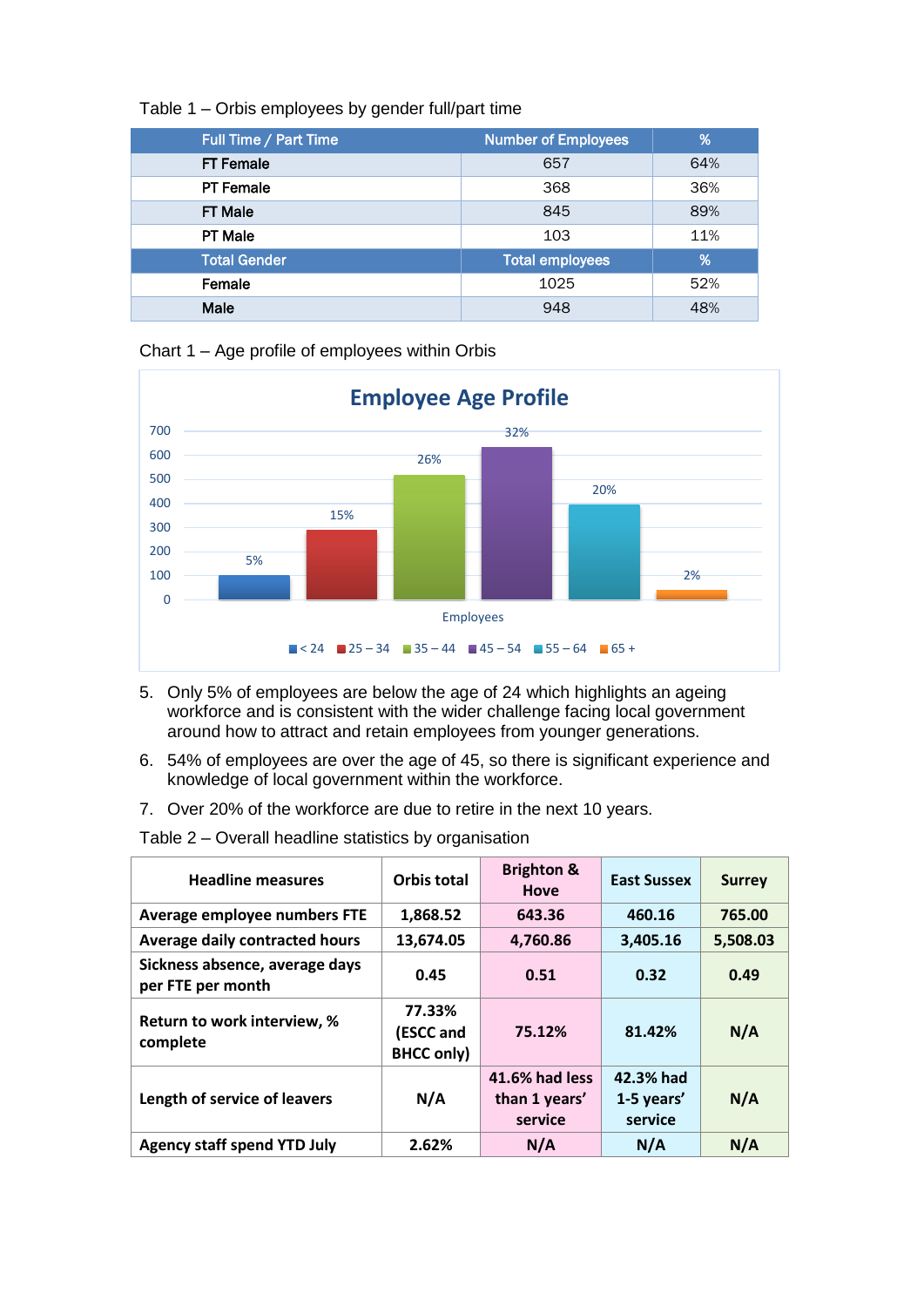### **Staffing numbers**

- 8. It is important to track the number of FTEs in any business to understand whether there are significant short term changes in the workforce. In an environment where savings are being delivered it is expected that the workforce would decrease over time.
- 9. The graphs below show there has been a steady decrease in FTEs for most services, there are a few exceptions such as SCC HR & Finance where additional interims have been recruited. There has also been a small rise in Business Operations in ESCC where there was a small increase during Q1 that is due to a number of vacancies (six) being filled with fixed term contracts.

Table 3 – Total Orbis FTE

|                    | April  | May    | June   |
|--------------------|--------|--------|--------|
| <b>Orbis Total</b> | 1889 N | 1874.9 | 1841 - |







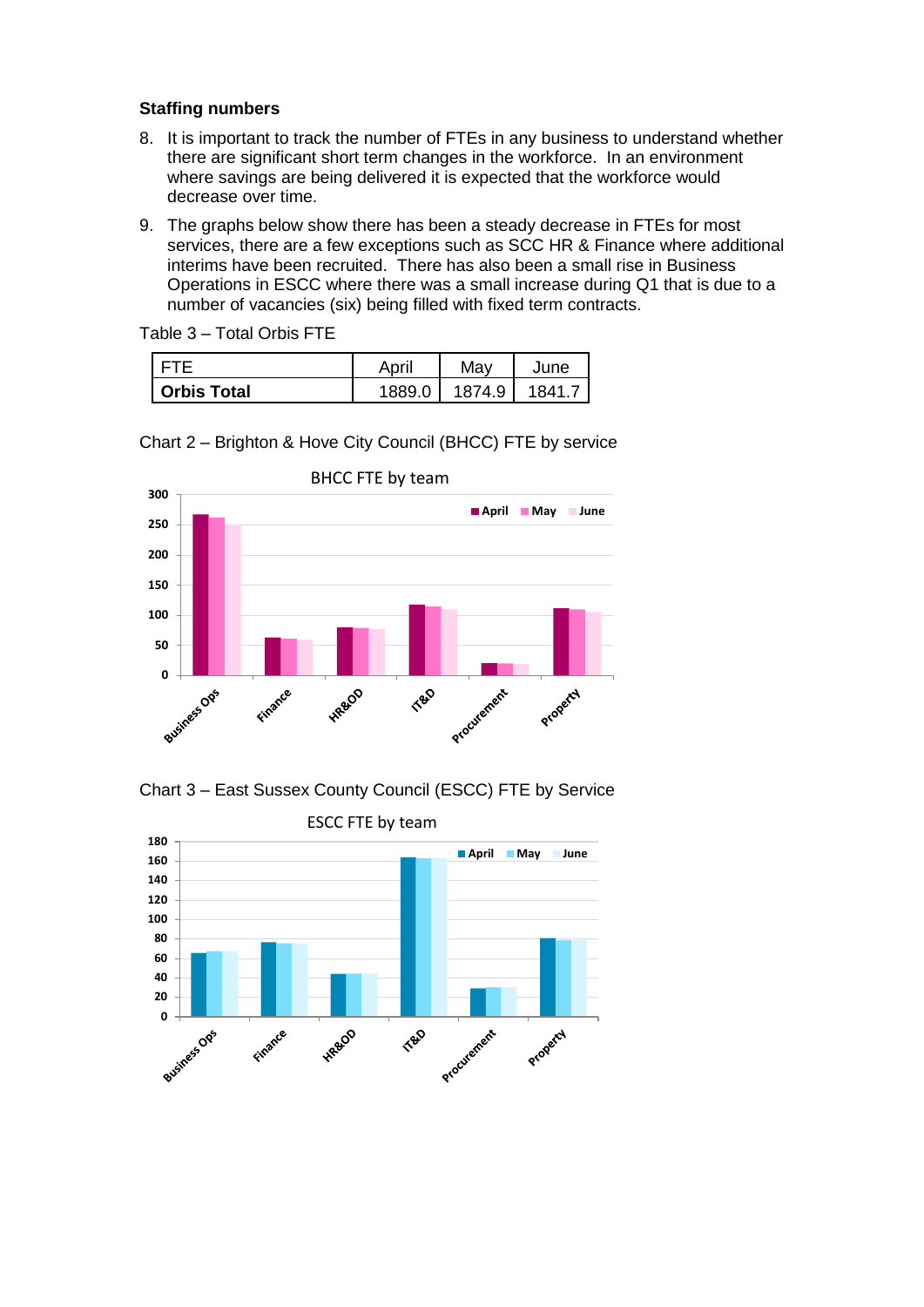

# Chart 4 – Surrey County Council (SCC) FTE by Service

### **Contracted Hours**

- 10. Contracted hours differ between the organisations with Surrey staff contracted to work a 36 hour week (7.2 hours per day), with East Sussex and Brighton staff contracted to work a 37 hour week (7.4 hours per day).
- 11. This means in an average month a Surrey employee would be contracted to work approx. 4.5 hours less than their ESCC & BHCC counterparts. Over the course of a year this would equate to approx. 7 days. This is somewhat offset in East Sussex through the use of 2 fixed concessionary days at Christmas and Surrey allowing staff two days per annum to undertake volunteering work.
- 12. There haven't been any significant fluctuations in the amount of contracted hours within teams. There has been a consistent reduction in the number of contracted hours during Q1, matching the reductions in FTE.

#### **Sickness Absence**

13. A primary area of focus is to be able to understand the relative sickness absence rates across the three councils and within each Orbis Service, this will enable trends to be monitored and action taken in the event of any specific changes within either a service or sovereign partner.



Chart 5 – absence rates by sovereign Q1 2018/19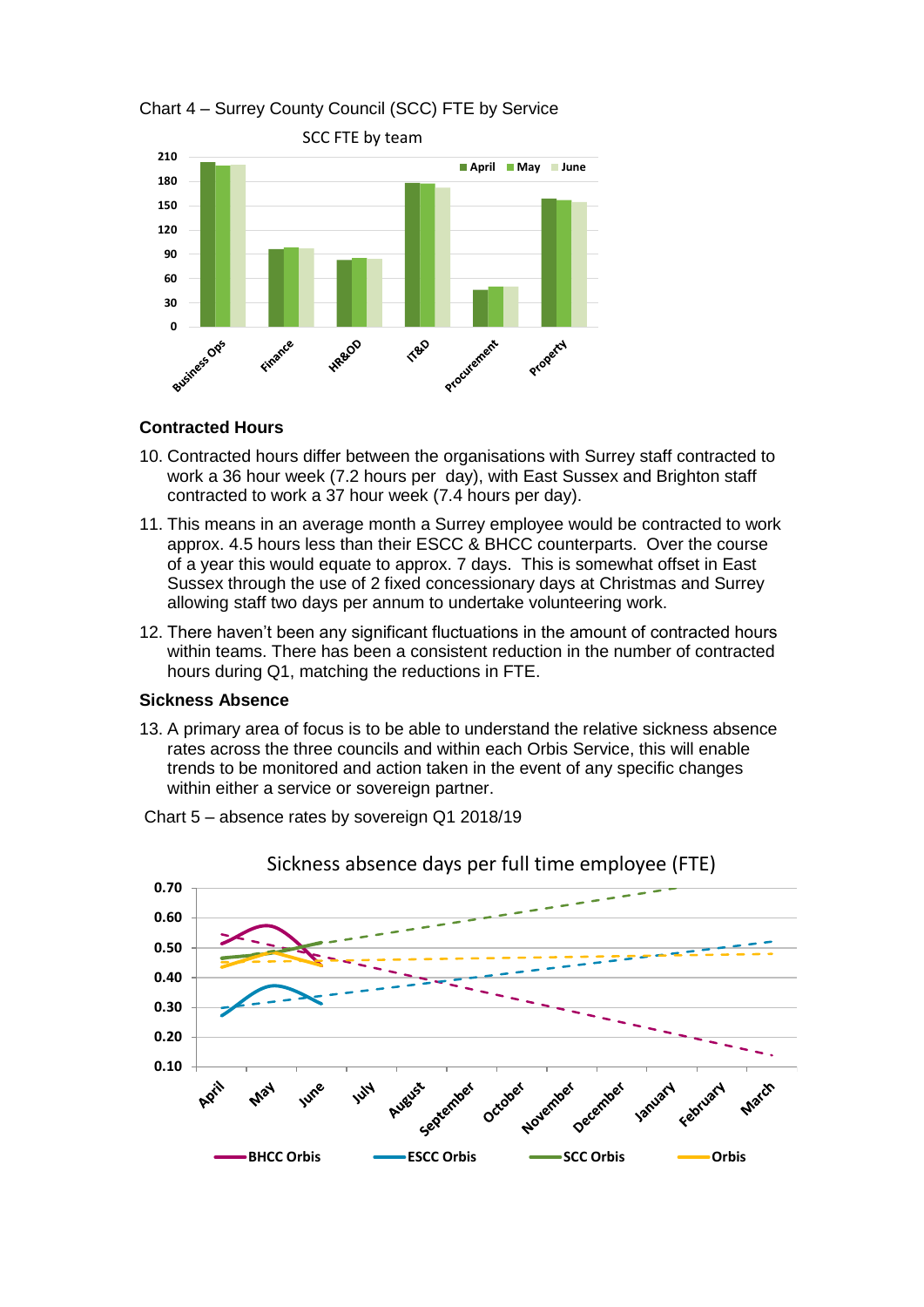- 14. BHCC has higher rates of absence per FTE than SCC & ESCC. There was a notable increase in May for both ESCC & BHCC. The trend lines at this stage of the year are volatile due to the limited available data, these will become more meaningful as the year goes on.
- 15. SCC absence data is reported on a 12 month rolling basis so monthly variations have less impact on the monthly figure as it is a consolidation of a years' worth of data.
- 16. ESCC and BHCC both use Firstcare for sickness absence reporting, this ensures that sickness is captured on the first day the employee is off ensuring a more accurate measure. In SCC sickness is manually added by staff on their return from a period of absence.
- 17. Orbis absence rates are generally lower than wider sovereign averages, which is consistent with organisational reporting that shows higher rates of absence in frontline service areas such as Adults & Children's services. Orbis rates are approximately 30-40% lower than organisation averages.

### **Return to work interviews (RTWI)**

18. Data is available for ESCC and BHCC around return to work interviews



Chart 6 – BHCC return to work interviews

• Finance did not complete any RTWI by the deadline in April so achieve 0% that month (three absences)

- Procurement had zero absences in April but complete 100% of RTWI in May and June
- RTWI completion has been consistently low in IT&D



Chart 7 – ESCC return to work interviews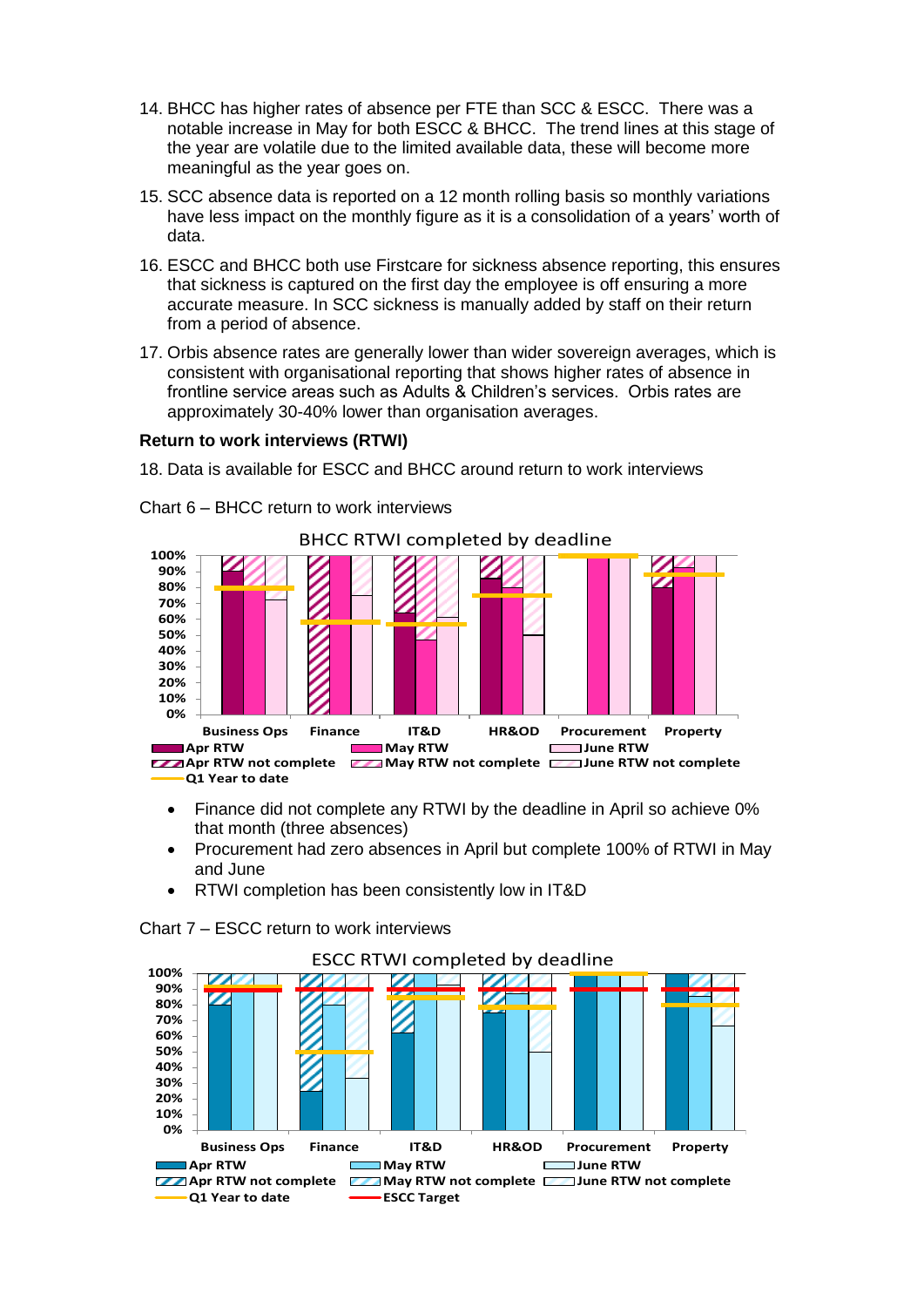- ESCC has a target of 90% completion of RTWI
- Procurement completed 100% of RTWI in Q1
- Finance recorded consistently low RTWI April and June, however it should be noted that there were only a handful of absences each month

SCC return to work interviews

 There is currently no way in SCC to report against RTWI as they are not recorded on a system, they are managed locally by line managers

### **Agency Spend**

19. Overall spend on agency staff has reduced from 2.83% in May to 2.62% in July. There have been fluctuations in most services with increases in Business Ops, Finance, HR&OD and Property, but decreases in IT&D and Procurement which have the largest proportion of the total agency spend.





Percentage of total staff expenditure spent on agency staff

**May June July**

#### **Performance maturity**

- 20. Work has progressed well in relation to the Orbis Performance approach since July due to having support from the ESCC Corporate Performance Team.
- 21. The maturity model in the table below charts the progress made during the last quarter and details the steps that will need to be taken to develop this approach further and realise the aspirations in this important area.

#### Chart 9 - Performance maturity model



Low Maturity

High Maturity